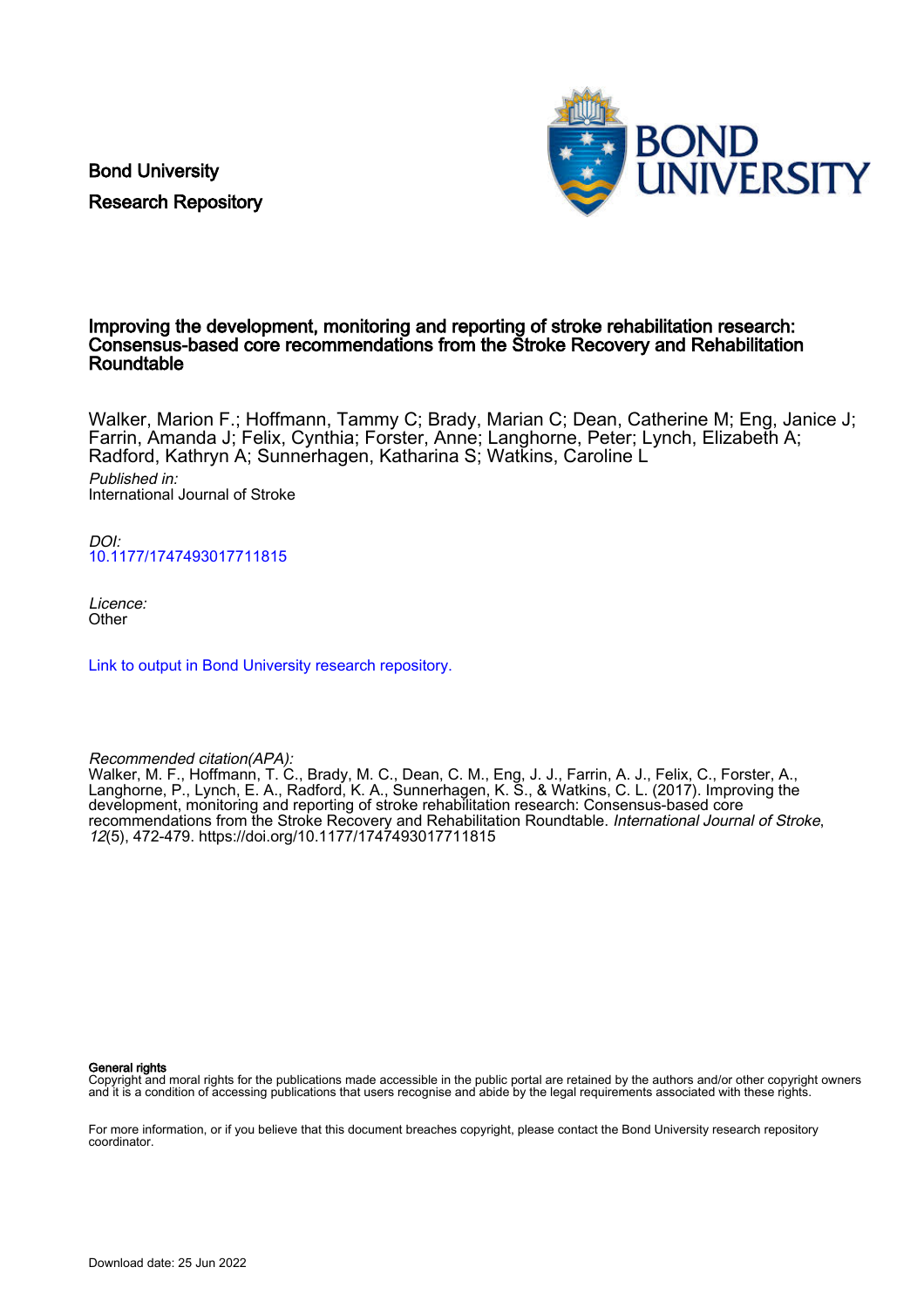# **Improving the development, monitoring and reporting of stroke rehabilitation research: consensus-based core recommendations from the Stroke Recovery and Rehabilitation Roundtable (SRRR**)

Marion F Walker<sup>1</sup>, Tammy C Hoffmann<sup>2</sup>, Marian C Brady<sup>3</sup>, Catherine M Dean<sup>4</sup>, Janice J Eng<sup>5</sup>, Amanda J Farrin<sup>6</sup>, Cynthia Felix<sup>7</sup>, Anne Forster<sup>6</sup>, Peter Langhorne<sup>8</sup>, Elizabeth A Lynch<sup>9</sup>, Kathryn A Radford<sup>1</sup>, Katharina S Sunnerhagen<sup>10</sup>, Caroline L Watkins<sup>11</sup>

- 1. School of Medicine, University of Nottingham, UK
- 2. Centre for Research in Evidence-Based Practice, Bond University, Australia
- 3. Nursing, Midwifery and Allied Health Professions Research Unit, Glasgow Caledonian University, UK
- 4. Faculty of Medicine and Health Sciences, Macquarie University, Australia
- 5. Department of Physical Therapy, University of British Columbia, Canada
- 6. Clinical Trials Research Unit at the Leeds Institute for Clinical Trials Research, University of Leeds, UK
- 7. The George Institute for Global Health, India
- 8. Institute of Cardiovascular and Medical Sciences, University of Glasgow, UK
- 9. NHMRC Centre of Research Excellence, Florey Institute of Neuroscience and Mental Health, Australia and University of Adelaide Australia
- 10. Department of Clinical Neuroscience at the Institute of Neuroscience and Physiology, University of Gothenburg, Sweden
- 11. University of Central Lancashire, UK and Australian Catholic University Sydney Australia

Keywords (stroke, rehabilitation, intervention development, reporting, fidelity):

Word count: 4793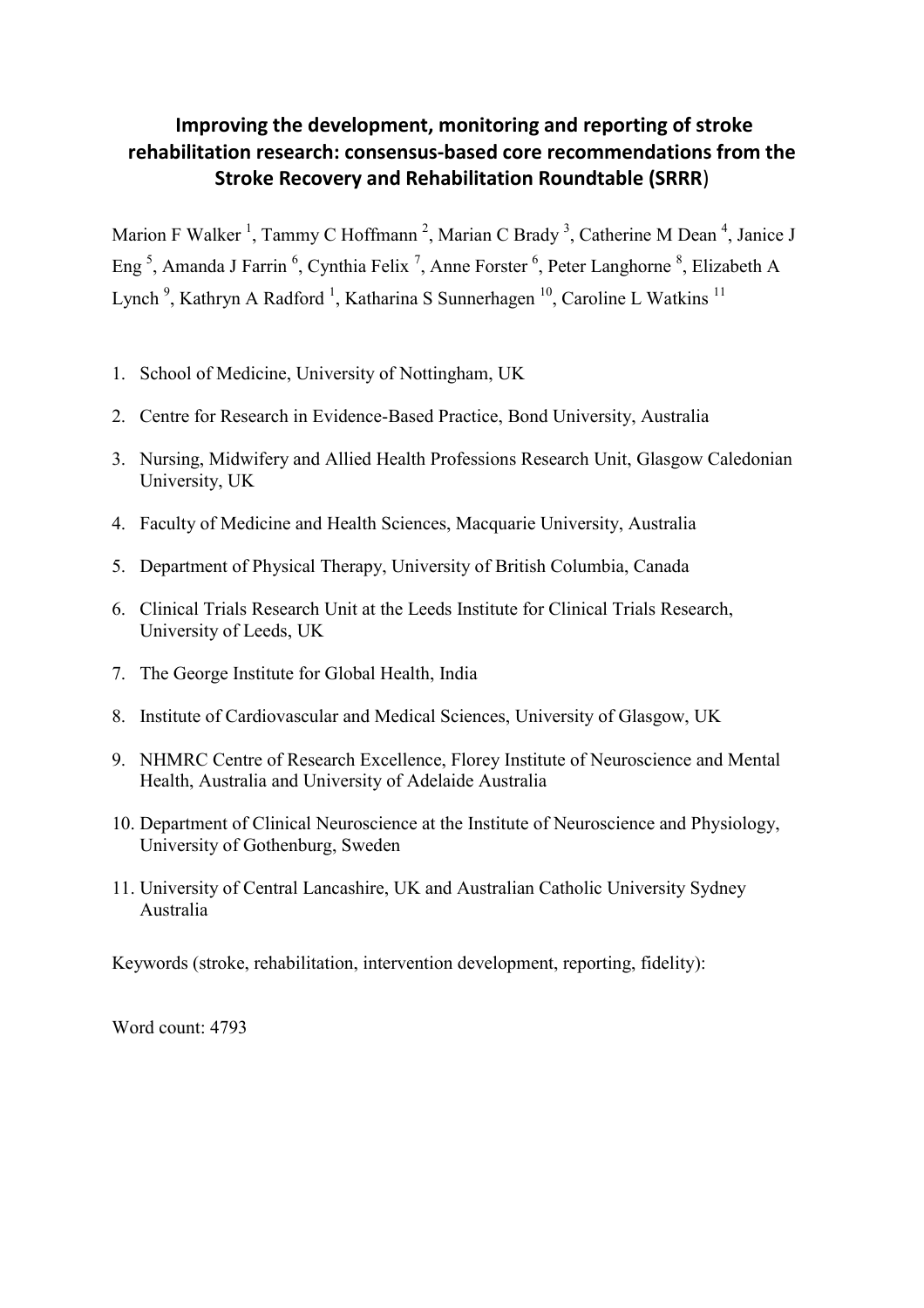# **Abstract**

Recent reviews have demonstrated that the quality of stroke rehabilitation research has continued to improve over the last four decades but despite this progress there are still many barriers in moving the field forward. Rigorous development, monitoring and complete reporting of interventions in stroke trials are essential in providing rehabilitation evidence that is robust, meaningful and implementable.

An international partnership of stroke rehabilitation experts committed to develop consensus-based core recommendations with a remit of addressing the issues identified as limiting stroke rehabilitation research in the areas of developing, monitoring and reporting stroke rehabilitation interventions. Work exploring each of the three areas took place via multiple teleconferences and a two-day meeting in Philadelphia in May 2016. A total of 15 recommendations were made.

To validate the need for the recommendations the group reviewed all stroke rehabilitation trials published in 2015 (n=182 papers). Our review highlighted that the majority of publications did not clearly describe how interventions were developed or monitored during the trial. In particular, under-reporting of the theoretical rationale for the intervention and the components of the intervention calls into question many interventions that have been evaluated for efficacy. More trials were found to have addressed the reporting of interventions recommendations than those related to development or monitoring. Nonetheless the majority of reporting recommendations were still not adequately described.

To progress the field of stroke rehabilitation research and to ensure stroke patients receive optimal evidence based clinical care we urge the research community to endorse and adopt our recommendations.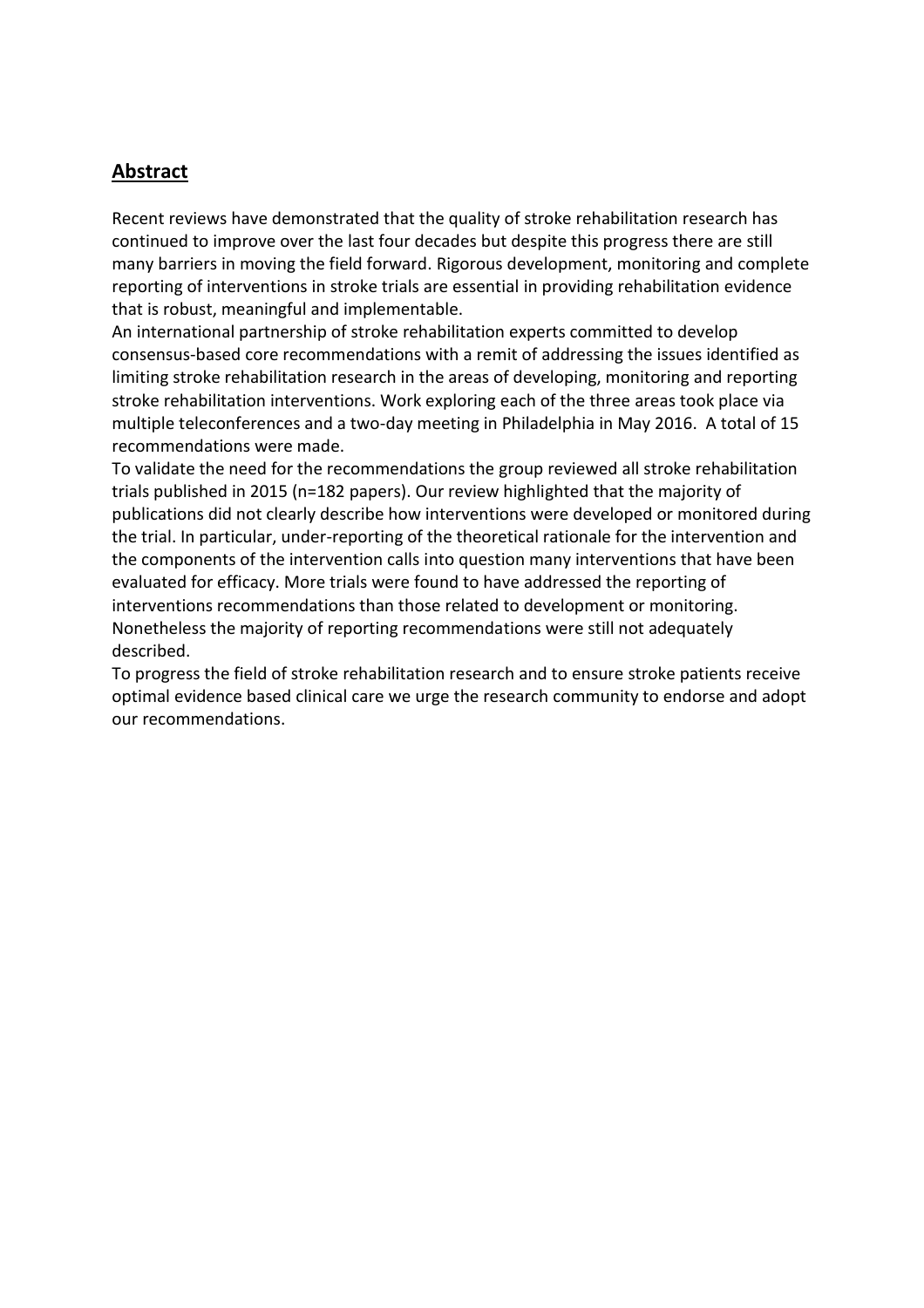### **Introduction**

Recovery and a return to a full and meaningful life following stroke is the main goal for stroke survivors, their families and the health professionals who strive to provide the best care possible. Stroke rehabilitation research has informed our understanding of how we enhance recovery following stroke and consequently has helped shape our clinical practice. However rigorous evaluation methodologies and complete reporting of such are essential if we are to provide evidence that is robust, meaningful and implementable. Recent reviews have demonstrated that the quality of stroke rehabilitation research has continued to improve over the last four decades(1) but despite this progress there are still many barriers in moving the field forward.

In 2015 an international partnership of stroke recovery and rehabilitation experts committed to addressing four key areas that require attention from the stroke rehabilitation research community(2). These were: the first translational gap; recovery biomarkers; intervention development, monitoring and reporting; measurement in clinical trials. This paper addresses the theme of developing, monitoring and reporting interventions. It highlights issues identified as requiring improvement by an international working group and the recommendations made following the first International Stroke Rehabilitation and Recovery Roundtable (SRRR) meeting which took place in Philadelphia in May 2016.

### **Development of interventions**

Stroke rehabilitation interventions are complex and commonly multi-faceted, containing many inter-related components with the ultimate aim of addressing specific post-stroke problems.

In order to have confidence in any research findings it is essential that we fully understand the theoretical and/or the biological rationale that underpins each intervention. The rationale for an intervention is required if we are to clearly understand how it will effect change in the population studied. In order to achieve an understanding of the likely process of change, researchers should have previously drawn on biological, physical and/or psychological rationales, existing evidence from the literature, and from other related theories.

Sequential intervention development, which is not necessarily linear, is also important to ascertain the optimal patient group to target, the essential core and flexible elements of the intervention, how (by whom) it should be delivered, and the optimum dose and frequency; which all ultimately inform fidelity assessment.

Several intervention development frameworks exist to aid researchers and clinicians achieve this. One such example would be the Behaviour Change Approach(3). The most commonly referenced framework used in the global stroke community is the MRC Framework for the development and evaluation of complex interventions, originally published in 2000(4), updated in 2006(5) and is currently undergoing a further update.

Redfern and colleagues (6) used the MRC framework(4) to conduct a systematic review of how complex interventions in stroke care had been developed. In this review 67 studies were identified of which 39 were randomised controlled trials. This work concluded that 'theoretical grounding to support intervention choice was reported in 40 studies but only 14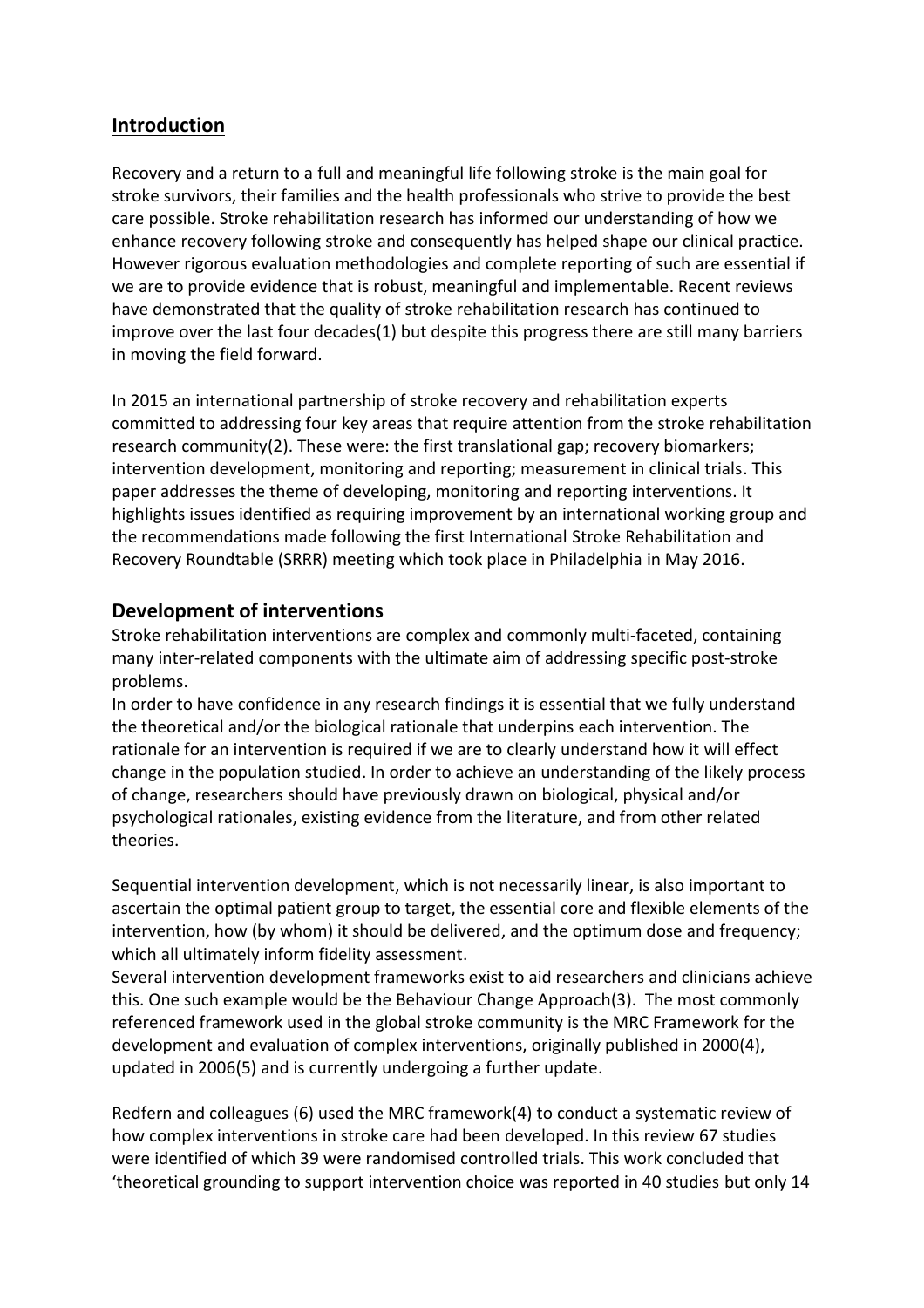were theoretically well developed.' The authors went on to conclude that few complex interventions in stroke care had been sufficiently developed or evaluated using appropriate methodology and that this may explain the failure of many studies to demonstrate efficacy.

During the Stroke Recovery and Rehabilitation Roundtable discussions, the consensus of the international group was that the findings of Redfern and colleagues were still largely applicable. The theoretical and /or biological rationale and sequential development of many stroke rehabilitation interventions does not follow a recommended framework for development or if a framework is followed then it is not reported in the main study publications.

### **Intervention monitoring**

Another problem highlighted by the SRRR working group was the lack of intervention fidelity and reporting i.e. whether interventions were delivered as intended, whether their use in the context of a particular study or setting was modified to suit the local context (setting or therapist) or individually tailored to the person being treated, or of the methods used to maintain intervention fidelity during the course of a trial.

As the pre-development work for larger trials often involves multiple, smaller, single centre studies, sometimes in different countries, it becomes increasingly important to understand the extent to which an intervention delivered in one setting differs from the same intervention delivered elsewhere and how it might have been modified to suit the local context or person. Similarly the extent to which the training or skills of the therapist differed between settings and therefore how it might have influenced the outcome also needs to be known. The Template for Intervention Description and Replication (TIDieR) checklist (items 5 and 11)(7) prompts researchers to describe these elements where possible. However, if researchers fail to recognise potential factors of influence at the design stage they may be not collected at all, poorly reported or absent from reports.

Implementation frameworks and intervention fidelity models prompt researchers to consider these factors more broadly(8-14). The Consolidated Framework for Implementation Research (CFIR)(10) adopts the metaphor of an arena to highlight factors in different contextual areas that can affect fidelity. Examples of factors in the 'outer' setting include resources, external policies and incentives, and those in the 'inner' setting include culture, networks and communication and at an individual level, patients and therapists knowledge and beliefs and personal attributes. The CFIR also recognises the importance of 'process' factors including the extent to which a particular site is engaged and willing to execute delivery of the intervention, the competency and skills of people involved in its delivery and the characteristics of the interventions itself, such as the strength and quality of evidence to support it, its cost and complexity.

Adopting an implementation fidelity model or framework at the design stage may prompt stroke rehabilitation researchers to consider which aspects of fidelity are most important, which to monitor, and how to do this during the trial. Moreover, they may inform the theory by which the intervention works and help to identify mechanisms by which it will have its desired effect(15). As Gitlin(15) suggests, the question, 'why would this intervention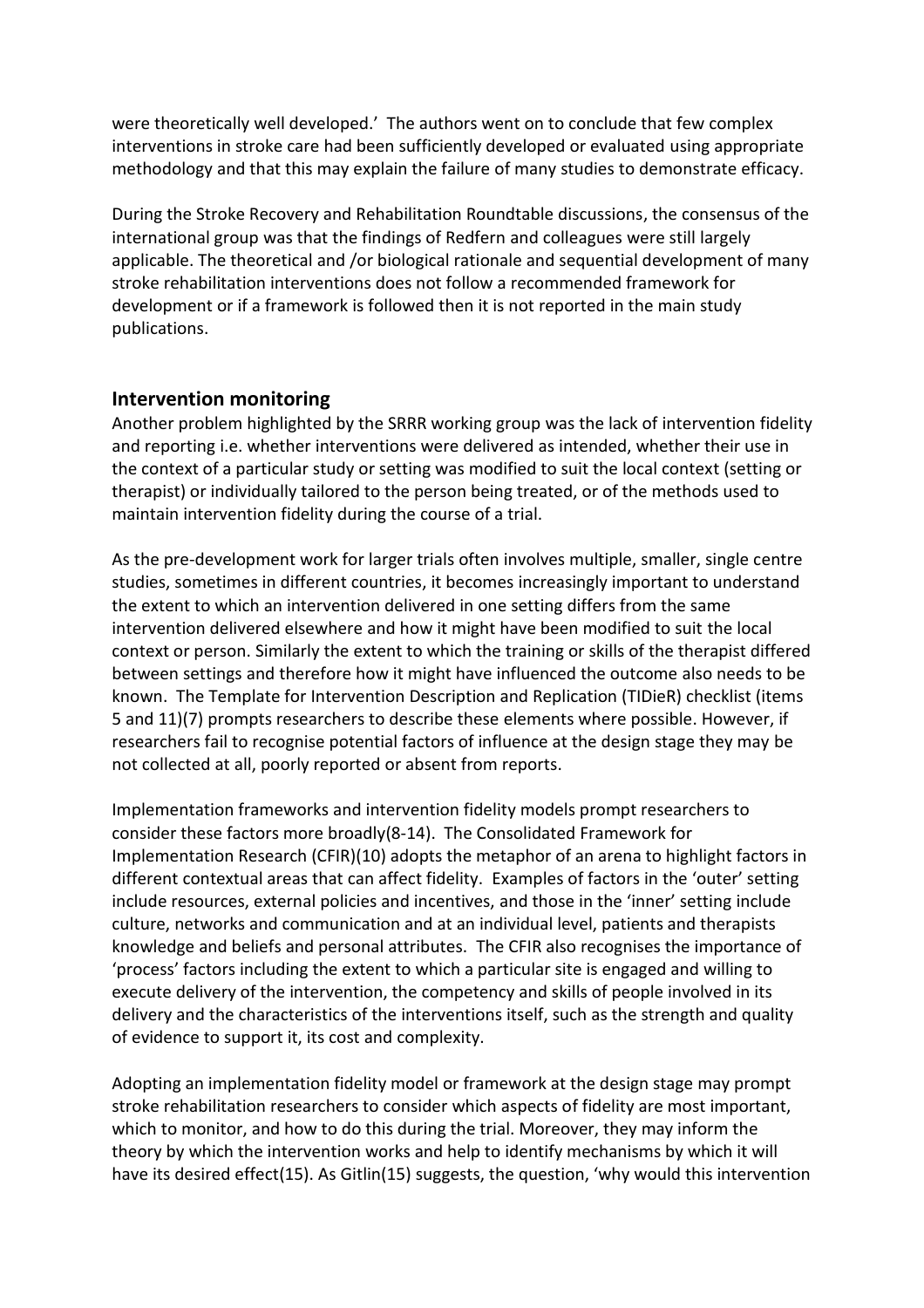work?', is frequently overlooked. Many feasibility trials now include mixed methods or process evaluations(16) to better understand not only 'what' to monitor and 'how', but to identify mechanisms of success, and factors likely to affect the outcome in a definitive trial.

### **Reporting of interventions**

Incomplete intervention reporting is problematic for all evaluations of interventions, but particularly so for non-drug interventions, such as stroke rehabilitation(17). These complex interventions have long been described (inadequately) as 'black boxes'(18). The consequences of this are numerous, with users of the research having to guess the components of the intervention. As a consequence, clinicians are unable to reliably replicate effective interventions and patients may miss out on receiving interventions in a manner that is faithful to what has been evaluated in trials. Researchers who wish to replicate evaluation of the intervention may be unable to do so. Also interpretation of the effectiveness of interventions in syntheses such as systematic reviews are hampered, and the useability of systematic reviews and clinical guidelines is compromised when original trials lack crucial details. In an analysis of a random sample of 60 systematic reviews of nonpharmacological stroke interventions, most reviews were missing intervention information for the majority of items(19). Incomplete intervention descriptions hinders research useability, replicability, and development of standardised rehabilitation interventions, which has been identified as priority for the world stroke agenda(20).

### **Method**

### **SRRR Working group activities**

Identification of the intervention development, monitoring and reporting working group membership was conducted using a snowball technique by the SRRR steering committee with the aim of ensuring a global perspective. Efforts were made to incorporate stroke research leaders from Europe, North America, and Asia who had an interest and expertise in this area. Prior to the Roundtable meeting in Philadelphia, multiple teleconferences took place where the scope of the work was discussed and agreed, reading materials were shared and pre-workshop activities were delegated to working group members. Two cochairs (Walker and Hoffmann) of the group each led a strand of work and facilitated teleconferences and email discussions in preparation for a productive meeting in Philadelphia.

In Philadelphia the group dedicated time to the discussion of each of the three areas: intervention development, monitoring, and reporting. Relevant literature and evidence were further shared and issues that were identified as limiting the progress of rehabilitation research were presented and discussed with the wider group membership. Discussions were recorded by a scribe and audio-taped. Two primary outputs were achieved: provisional group recommendations in each of the three areas; agreement on the validation work required to examine the extent to which contemporary stroke rehabilitation trials were aligned with the recommendations.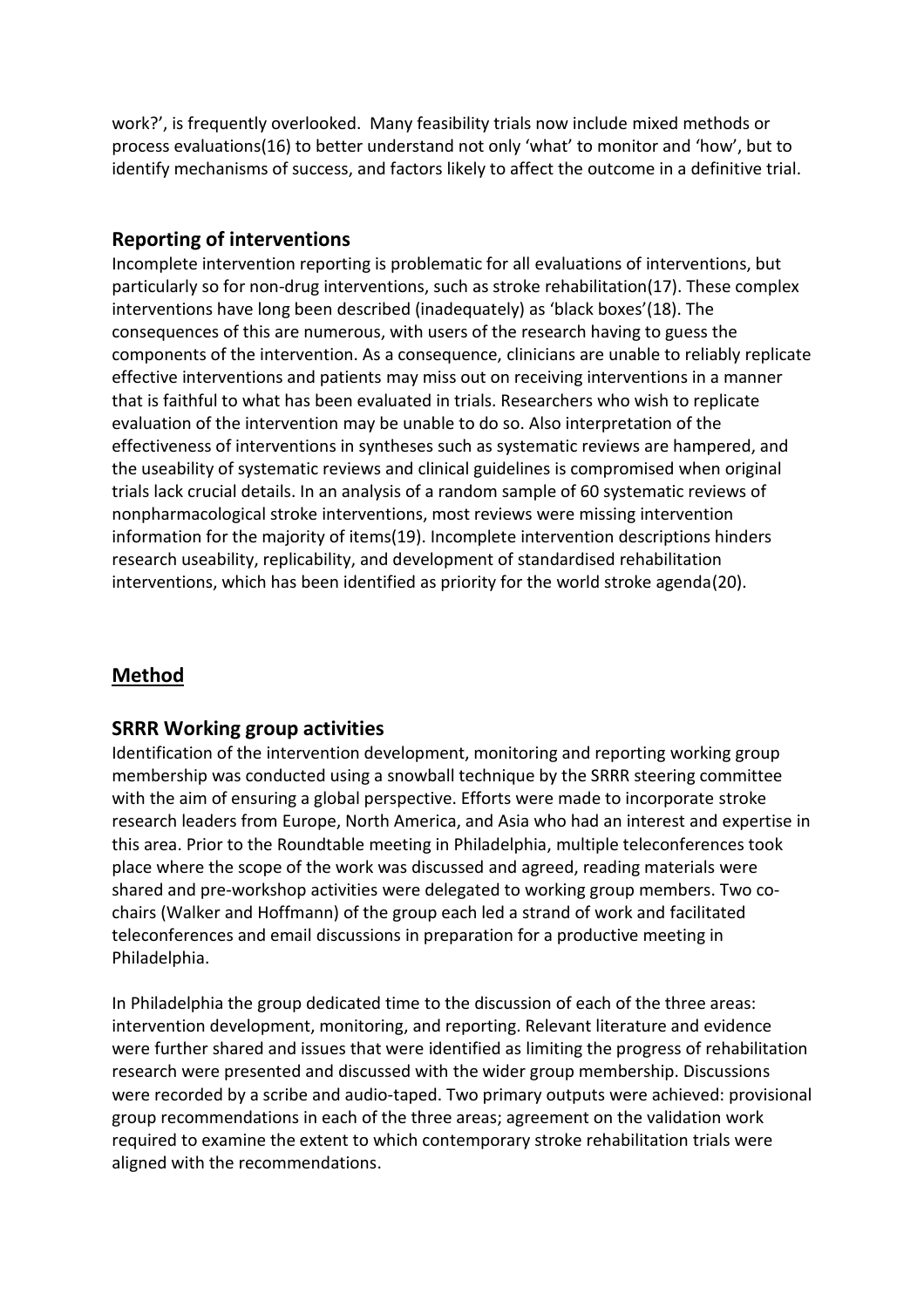During the discussions recommendations addressing issues identified as limiting stroke rehabilitation research were proposed.

### **Exploration of recommendations in recently published papers.**

The SRRR working group acknowledged that many of the recommendations made had been documented elsewhere(4, 5, 7) but despite this, the group felt that the stroke rehabilitation research community would benefit from a stroke-specific output which collated previous and new recommendations made by the group. To validate the need for our recommendations it was agreed that all stroke rehabilitation randomised controlled trials conducted over a recent twelve months period would be reviewed to ascertain if our recommendations had already been addressed by the stroke community. Our hypothesis was that a significant proportion of papers would not have addressed our recommendations.

#### **Identification of the sample**

We searched MEDLINE and CINAHL for studies published in 2015 using the terms "cerebrovascular accident" OR "cerebrovascular disease" OR "stroke". The search results were then paired using AND with keywords pertaining to any adult rehabilitation treatment. While it was expected that the term "rehabilitation" would find the majority of treatments, other keywords were generated and reviewed by X experts in stroke rehabilitation to be as inclusive as possible. To select only Randomised Controlled Trials (RCTs), we also paired using AND random\* OR control\*.

The intervention terms were as follows:

Activit\* of Daily Living OR Acupuncture OR ADL OR Aerobic OR Antidepress\* OR Ataxi\* OR Aphasi\* OR Balanc\* OR Botox OR Botulin\* OR Caregiver OR Cerebrolysin OR Chronic Disease Management OR Cogniti\* OR Community Integration OR Conditioning OR Continence OR Contrain\* OR Direct Current OR Dopamine OR Electric\* Stimulation OR Exercis\* OR FES OR Hand OR Homecare OR Incontinence OR Language OR Leisure OR Mental Practice OR Mirror OR Mobility OR Music OR Occupational Therapy OR Orthoses OR Percept\* OR Physical Therapy OR Physio Therapy OR Postural Control OR Recreation OR Rehab OR Rehabilitation OR Respirat\* OR Robot\* OR Selective Serotonin Reuptake Inhibitor\* OR Selegiline OR Self-Management OR Sensory OR Shoulder OR Speech OR SSRI OR Supported Discharge OR Tele Rehab\* OR Telehealth OR Telerehab\* OR TMS OR Training OR Transcranial Magnetic Stimulation OR Transfer\* OR Upper limb OR Vibrat\* OR Virtual Reality OR Visu\* OR Vocation\* OR VR OR Wheelchair

English language and human studies were used as restrictions. Abstracts and conference posters were excluded. Titles, abstracts, and full-texts were screened by two independent reviewers. The original search resulted in 1437 articles from PubMed and 387 articles from CINAHL. After removing duplicates and those that did not meet the eligibility (i.e., RCT, rehabilitation intervention, published in 2015, adult stroke population), there were 182 studies remaining.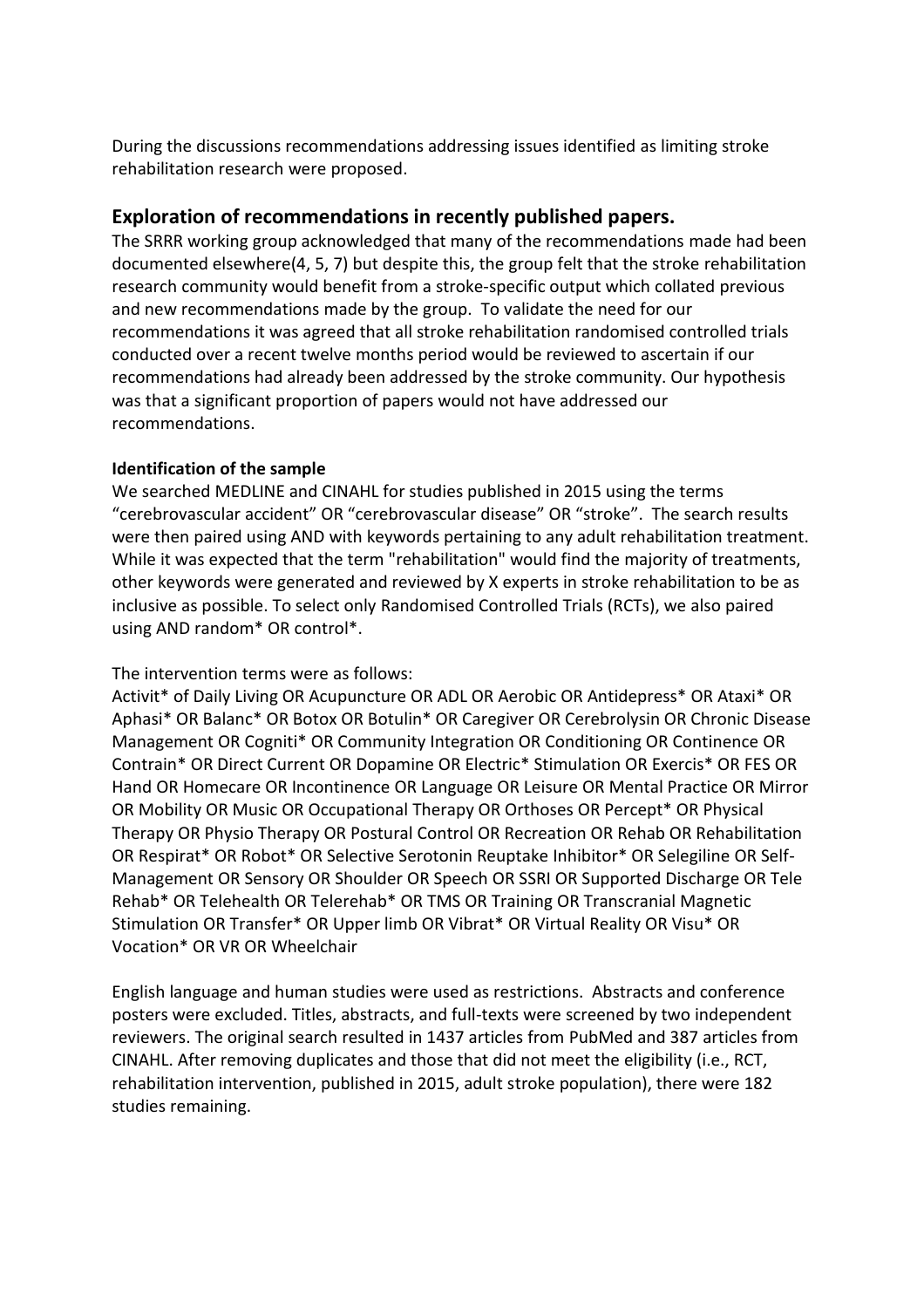### **Procedure**

Each member of the SRRR group was assigned an equal number of articles to assess the content of the paper against the recommendations in Box 1. A structured rating template was developed and for each article, each recommendation was assessed as: fully described; partially described; not described; or not applicable, with space for any additional comments.

#### **Analysis**

The completed assessment of all 182 papers was entered into three Excel tables (intervention development, monitoring, and reporting) and descriptive statistics applied. Data were summarised in bar charts.

#### **Box 1 Recommendations**

#### **Intervention development**

- Follow a **structured framework** for intervention development. This enhances accountability/acts as aide memoire. The particular framework to be used is dependent on the purpose and specific target/population/setting of the research
- **Co-design research** where appropriate with key stakeholders (e.g. health care providers) and incorporate strong patient involvement
- Underpin development with **theoretical rationale** (e.g. the biological basis for the intervention; behaviour change theory)
- Describe routine practice in sufficient detail to facilitate in-depth **understanding of 'usual care'** (see reporting recommendations below). Methods to capture this may include: videos, non-participant observation, surveys and ideally at more than 1 centre
- Provide a clear **rationale for each component of the intervention.** This should include details on: why the specific dose has been chosen, how often it should be administered, for how long, who delivers it, training required of person delivering it, participant selection (e.g. type of stroke, severity etc.), time-frame post-stroke, stage of recovery post-stroke
- Provide a clear description of **core intervention components** that must be delivered (see reporting recommendations)
- Describe the **potentially variable contexts** in which the intervention can be delivered
- Consider and address issues which might affect the **implementation of the intervention** into clinical practice
- Use **iterative modelling** prior to definitive evaluation (e.g. dose escalation studies).

### **Intervention monitoring**

- Build an **assessment of fidelity** into the trial protocol (described in Item 11 of TIDieR)
- Describe method for measuring **fidelity that is trial and intervention-specific**. No fidelity framework ideal for all situations.
- Routinely report **training of health professionals in delivering the intervention**, as well as whether (and if so, how) their level of competence was assessed (described in Item 5 of TIDieR).

### **Intervention Reporting**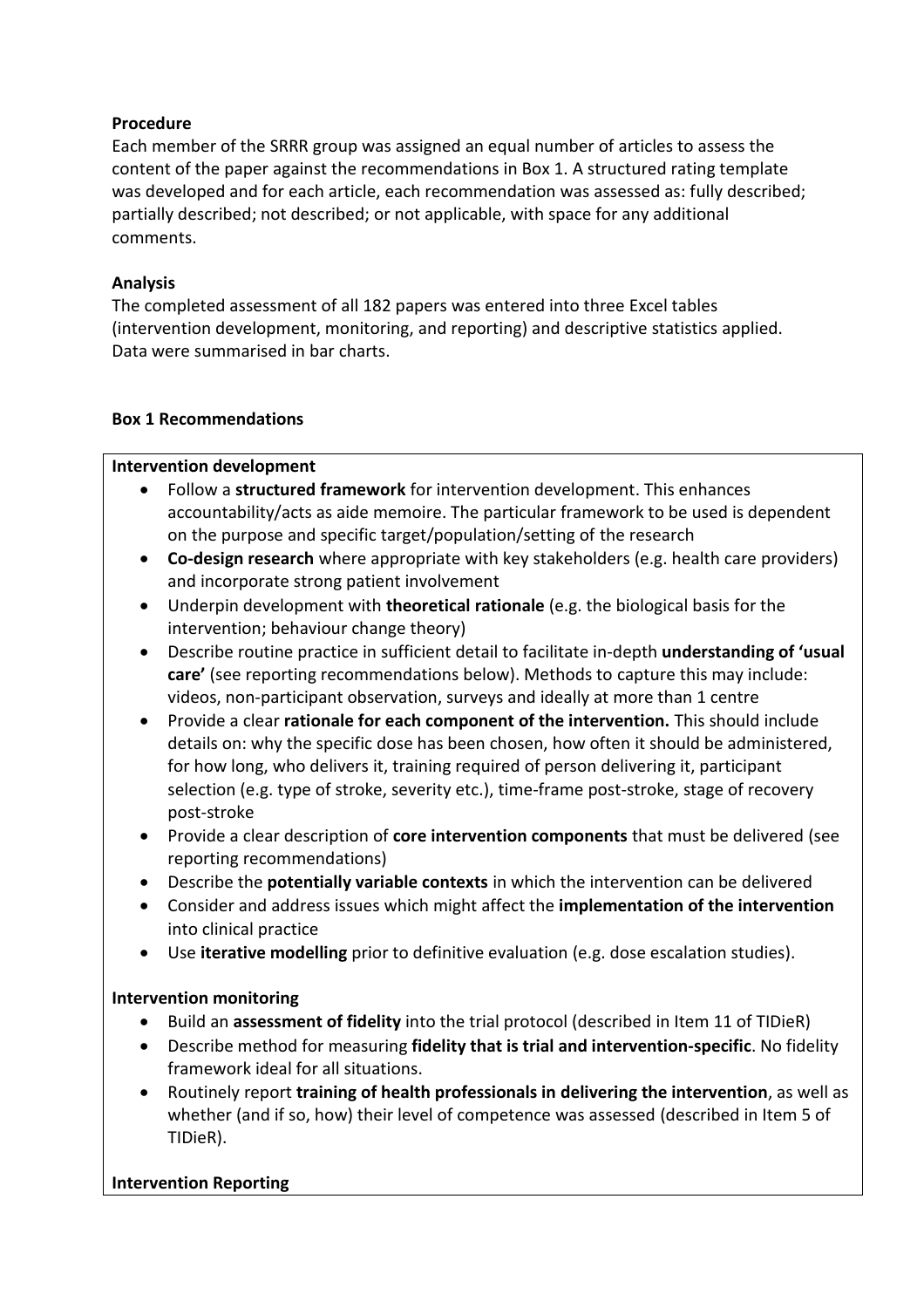- Follow the **appropriate reporting guideline** for study design type (e.g. SPIRIT for trial protocols; CONSORT for randomised trials) and the appropriate extension (e.g. extension for Cluster trials).
	- Refer to EQUATOR Network site [\(www.equator-network.org\)](http://www.equator-network.org/) for reporting guidelines
- Provide the **trial registration number** in the article (preferably in the abstract) to facilitate linkage of related articles
- Use **TIDieR** (an extension to SPIRIT and CONSORT) as a guide to ensure complete reporting of interventions:
- Item 1: **Brief name or phrase** that describes the intervention
- Item 2: Describes **any rationale, theory, or goal of the elements essential** to the intervention
- Item 3: Describe **physical or informational materials** used in the intervention (provided to participants and/or used in training of providers) and where and how these can be accessed (and any requirements on their access and use)
- Item 4: Describe each of the **procedures, activities, and/or processes** used in the intervention (including if it needs to be delivered in sequence/ step wise fashion/ staged)
- Item 5: For each category of **intervention provider** (e.g. OT, psychologist, nurse), describe their expertise, background, any specific training given (& if employed by trial funding or health service)
- Item 6: Describe the **modes of delivery** (e.g. face-to-face or remote contact such as telephone phone, internet, etc) and whether provided **individually or in a group**
- Item 7: Describe the **type/s of location/s** where the intervention occurred, including any necessary infrastructure or relevant features
- Item 8: **When and how much** of the intervention: describe the number of times the intervention was delivered and over what period of time, including the number of sessions, their schedule, and their duration, intensity or dose
- Item 9: **Tailoring**: If the intervention was planned to be personalised, titrated or adapted, describe what, why, when, and how
- Item 10: **Modifications** If the intervention was modified during the course of the study, describe the changes (what, why, when, and how)
- Item 11: **Fidelity plans:** If intervention adherence or fidelity was assessed, describe how and by whom, and if any strategies were used to maintain or improve fidelity, describe them
- Item 12: **Actual fidelity:** If intervention adherence or fidelity was assessed, describe the extent to which the intervention was delivered as planned
- Clearly describe (using TIDieR items 3-9) **'usual care'** or the comparator in the trial to enable interpretation of trial results.

# **Results**

Figure 1 shows the proportion of trials which addressed the recommendations for intervention development and monitoring. As hypothesised, the majority of the recommendations were not described in most of the publications. In terms of intervention development, only 8% of studies fully or partially reported co-design of the research with stakeholders. Consideration of implementation issues during intervention development was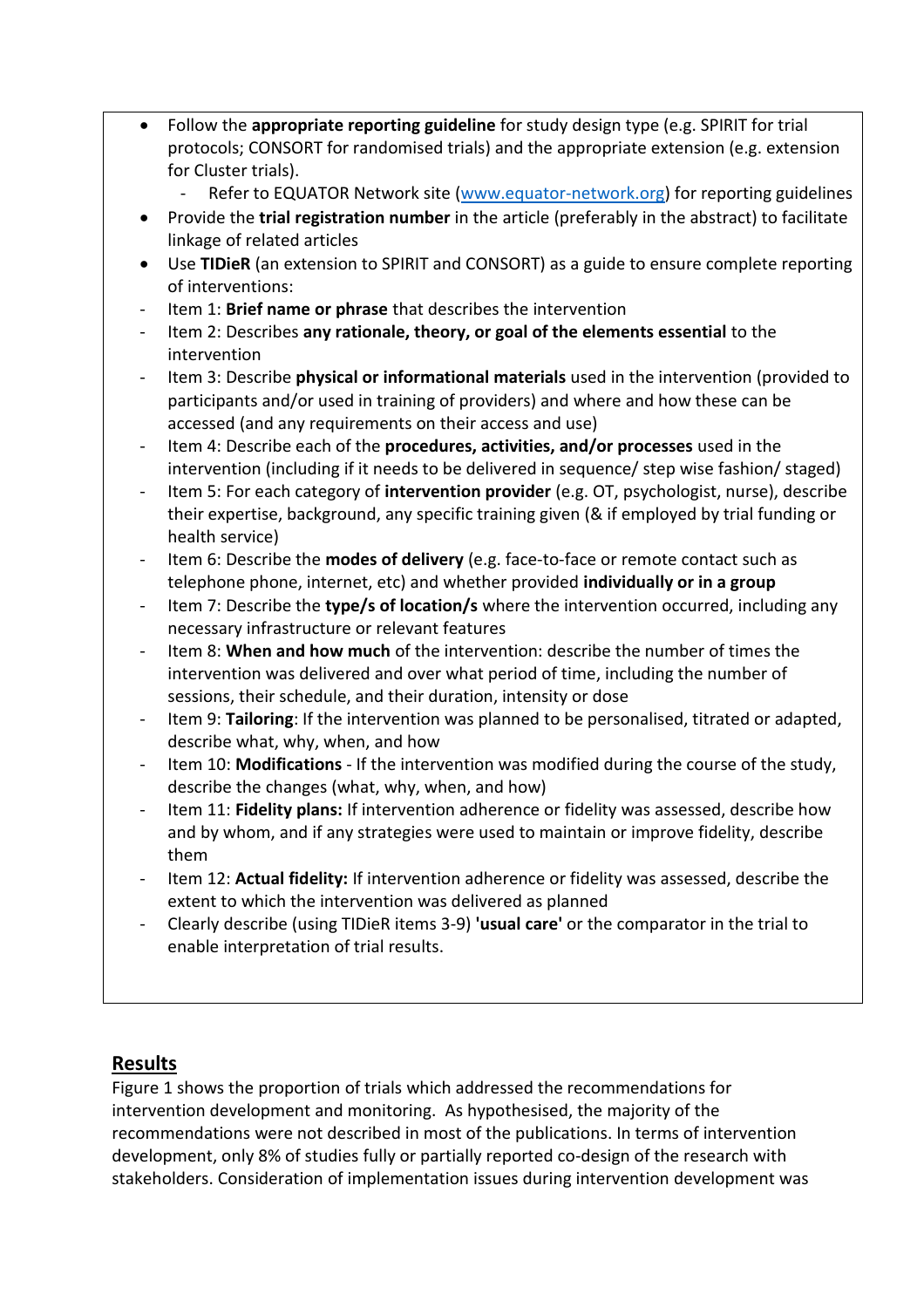addressed in only 12% of trials. The majority of trials described when to give the intervention and the dose required to be administered, yet the iterative modelling required to optimise the intervention was scarcely reported with only 13% partially or fully reporting this. This brings into question if the phases required to fully understand the optimal dosage for stroke survivors was addressed before the onset of the trial. Over 80% of trials reported the theoretical rationale underpinning the trial intervention and a clear description of the core intervention components, but these aspects were rated as fully described in only 41% and 42% of trials respectively.

Intervention monitoring was particularly poorly described across all three recommendations in this category. Thus, for the majority of trials it is unclear how interventions were monitored whilst the trials were in progress.

### *[Insert Figure 1 Here]*

Overall, a higher proportion of trials addressed the reporting recommendations than the intervention development and monitoring recommendations, as shown in Figure 2. However, most papers addressed only one aspect of fidelity, such as adherence to a defined element of the protocol, for example acceptability or a measure of dose, intensity or duration. Few considered factors such as programme drift, programme differentiation or competence. Many different factors can potentially influence how an intervention is delivered and its outcome success.

*[Insert Figure 2 Here]*

### **Discussion**

The SRRR working group were cognisant of the limitations of the work undertaken which involved significant time constraints and resources and a limited pool of rehabilitation experts. Nonetheless it was felt that the consensus from an international group of stroke rehabilitation research experts was an important first step in trying to address the perceived shortfall in methodological and reporting weaknesses in rehabilitation research. Our review of recently published stroke rehabilitation RCT's, has highlighted that the majority of publications did not clearly describe how interventions were developed or monitored during the trial. In particular, under-reporting of the theoretical rationale for the intervention and the components of the intervention calls into question many interventions that have been evaluated for efficacy.

With regard to intervention reporting, more trials were found to have addressed these recommendations than those related to intervention development and monitoring. This may be due in part to the publication of the TIDieR guideline(7) and increased awareness and emphasis on intervention reporting. Notwithstanding this, the majority of reporting recommendations were still not fully described in the vast majority of the published studies. Of particular concern is the lack of detail provided around intervention fidelity and usual care. Without knowing exactly what intervention was provided, and exactly what it was compared to (these factors were fully described in less than 10% of studies), the validity of results about the effectiveness of the interventions is clearly questionable. This should be of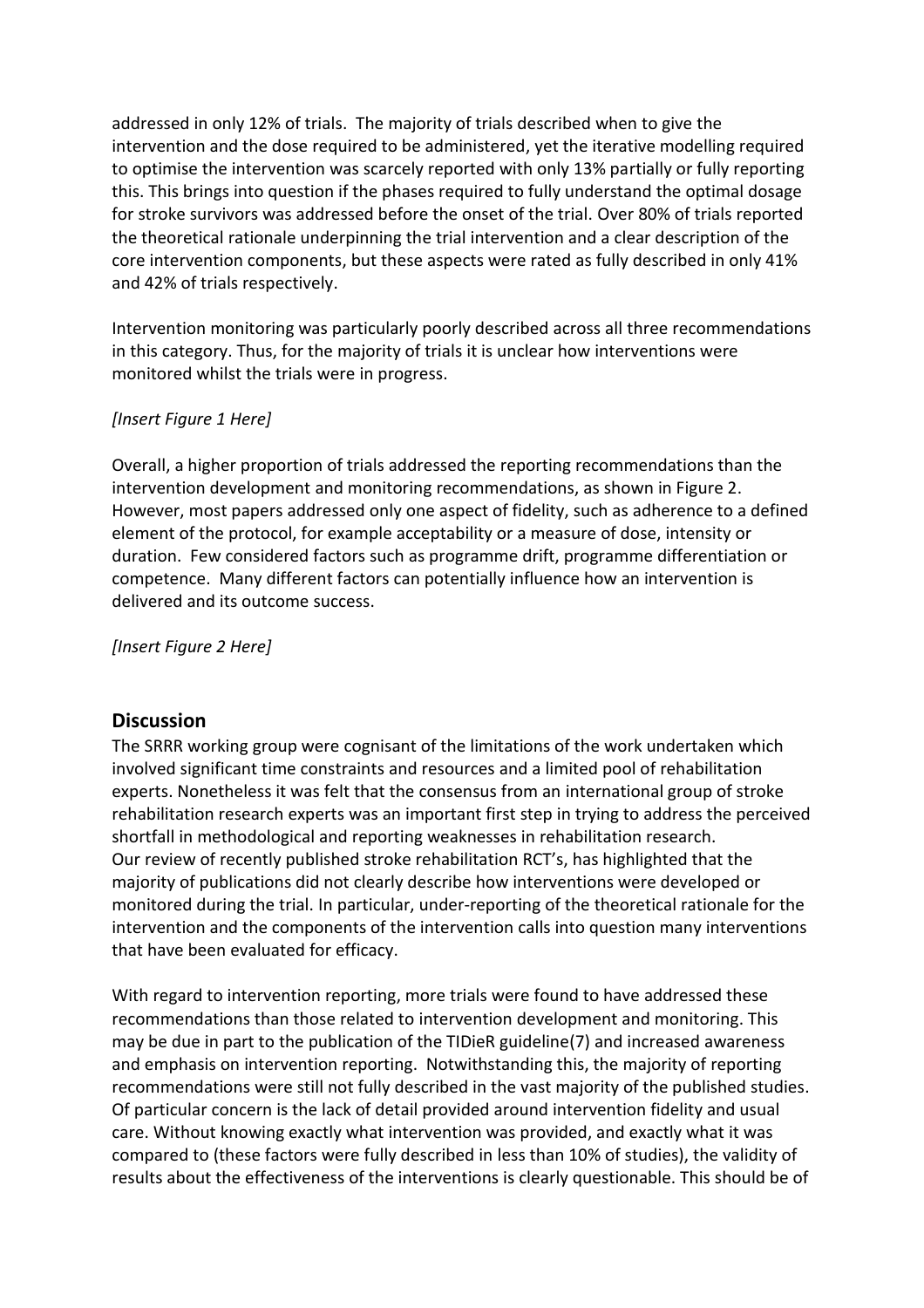concern to the professional integrity of researchers working in the area of stroke rehabilitation.

Funders of research generally provide limited support for developmental work, instead moving directly to feasibility phase II trials, with minimal reassurance that the essential intervention development phases have been completed, and that a rigorous intervention is ready to be evaluated for effectiveness. One potential solution to address this shortfall is by having MPhil and PhD studies focus more on the biological, and or theoretical basis for interventions followed by rigorous modelling to understand the optimal dosage and subgroups of patients who would benefit most.

We acknowledge that the lack of detailed reporting regarding intervention development, monitoring, and reporting may not always mean that certain steps were not undertaken. Reporting omissions could instead be due to prioritisation regarding what to report within a manuscript with a finite word limit. However, as many journals accept additional detail as on-line supplements, our opinion is that this is no longer acceptable. It may also be that this information may have been described elsewhere. We did not search for secondary/related articles. Complete reporting is often low on the priority list for authors, reviewers, and editors, and many do not know what constitutes complete reporting. Moher and Altman(21) have proposed the development of core competencies and additional training for authors, peer reviewers, and editors with the aim of raising the reliability of published outputs in the medical literature.

There appears to be little academic reward in detailing intervention fidelity, as considerably more publication space is dedicated to details regarding clinical outcomes following evaluation of an intervention. We know from our search that very few papers are published regarding intervention fidelity. However, we are not in a position to know whether papers dedicated to intervention development or trial fidelity are being written, submitted and not accepted for publication, or whether these aspects of clinical trials are either not being investigated or not written up. Questions remain about: Is intervention development being conducted systematically yet not reported, or are interventions that do not have sound biological or theoretical rationale for efficacy being evaluated? Also we cannot be clear if fidelity is being monitored closely and not being reported, or is it sometimes overlooked?

Fidelity is a crucial part of learning about efficacy of an intervention – and for positive trials, lessons learned through monitoring fidelity can often guide how an intervention can be applied in clinical practice, or can raise questions about mechanisms of action in a positive trial where lack of fidelity has been demonstrated. Accurate monitoring of intervention fidelity can require intensive resourcing, yet there seems to be little academic reward (in terms of high impact publications) in documenting this process. An exception to this rule are grants funded by the National Institute for Health Research (NIHR) in the UK, where researchers are required to create a 50,000 word monograph on completion of the study, which includes documenting a detailed description of intervention fidelity. Given the importance and complexity of ensuring intervention fidelity, it would be to the benefit of the academic community to create incentives to report fidelity, such as journals including papers dedicated to reporting intervention fidelity, or at a minimum, increasing the word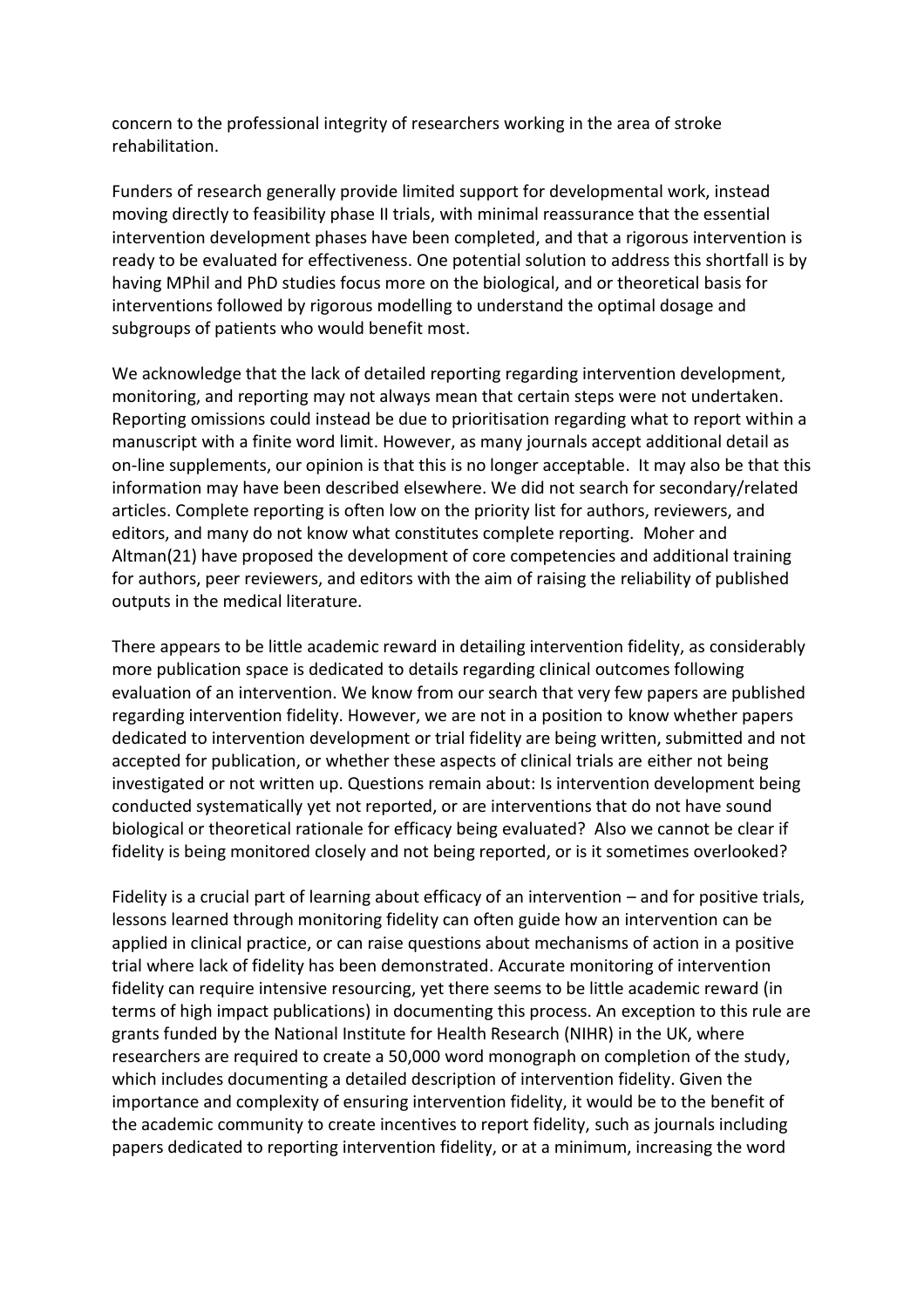limit or including in the on-line supplement and insisting intervention fidelity is reported for every clinical trial.

In conclusion, we call to action the stroke rehabilitation research community to endorse our recommendations and to ensure that we develop, monitor and report the best evidence thereby maximising the chance of best care for our stroke patients. They deserve no less.

# **Acknowledgements**

*We would like to acknowledge Professor Julie Bernhardt for convening this first Stroke Recovery and Rehabilitation Roundtable (SRRR), Ms Katie Lafferty for moderating discussions at SRRR and Dr Karen Borschmann for project management. We acknowledge the following organisations for their financial support of the meeting: NHMRC CRE Stroke Rehabilitation & Brain Recovery (Australia), Heart and Stroke Foundation of Canada, Heart and Stroke Foundation Canadian Partnership for Stroke Recovery. An unrestricted educational grant was provided by Ipsen Pharma. We also acknowledge Dr Phillip Whitehead and Richard Morrison for assistance with the data and manuscript.*

# **References**

1. McIntyre A, Campbell N, Vermeer J, Mays R, Janzen S, Teasell R. Methodological Quality of Motor Intervention Randomized Controlled Trials in Stroke Rehabilitation. J Stroke Cerebrovasc Dis. 2016;25(2):248-53.

2. Bernhardt J, Borschmann K, Boyd L, et al. Moving rehabilitation research forward: Developing consensus statements for rehabilitation and recovery research. Int J Stroke. 2016;11(4):454-8.

3. Michie S, van Stralen MM, West R. The behaviour change wheel: a new method for characterising and designing behaviour change interventions. Implementation Science. 2011;6(1):1.

4. Medical Research Council. A framework for development and evaluation of RCTs for complex interventions to improve health. London: Medical Research Council, 2000.

5. Medical Research Council. Developing and evaluating complex interventions: new guidance. London: Medical Research Council, 2006.

6. Redfern J, McKevitt C, Wolfe CD. Development of Complex Interventions in Stroke Care A Systematic Review. Stroke. 2006;37(9):2410-9.

7. Hoffmann TC, Glasziou PP, Boutron I, et al. Better reporting of interventions: template for intervention description and replication (TIDieR) checklist and guide. BMJ. 2014;348:g1687.

8. Bellg AJ, Borrelli B, Resnick B, et al. Enhancing treatment fidelity in health behavior change studies: best practices and recommendations from the NIH Behavior Change Consortium. Health Psychol. 2004;23(5):443.

9. Carroll C, Patterson M, Wood S, Booth A, Rick J, Balain S. A conceptual framework for implementation fidelity. Implement Sci. 2007;2(1):1.

10. Damschroder LJ, Aron DC, Keith RE, Kirsh SR, Alexander JA, Lowery JC. Fostering implementation of health services research findings into practice: a consolidated framework for advancing implementation science. Implement Sci. 2009;4(1):1.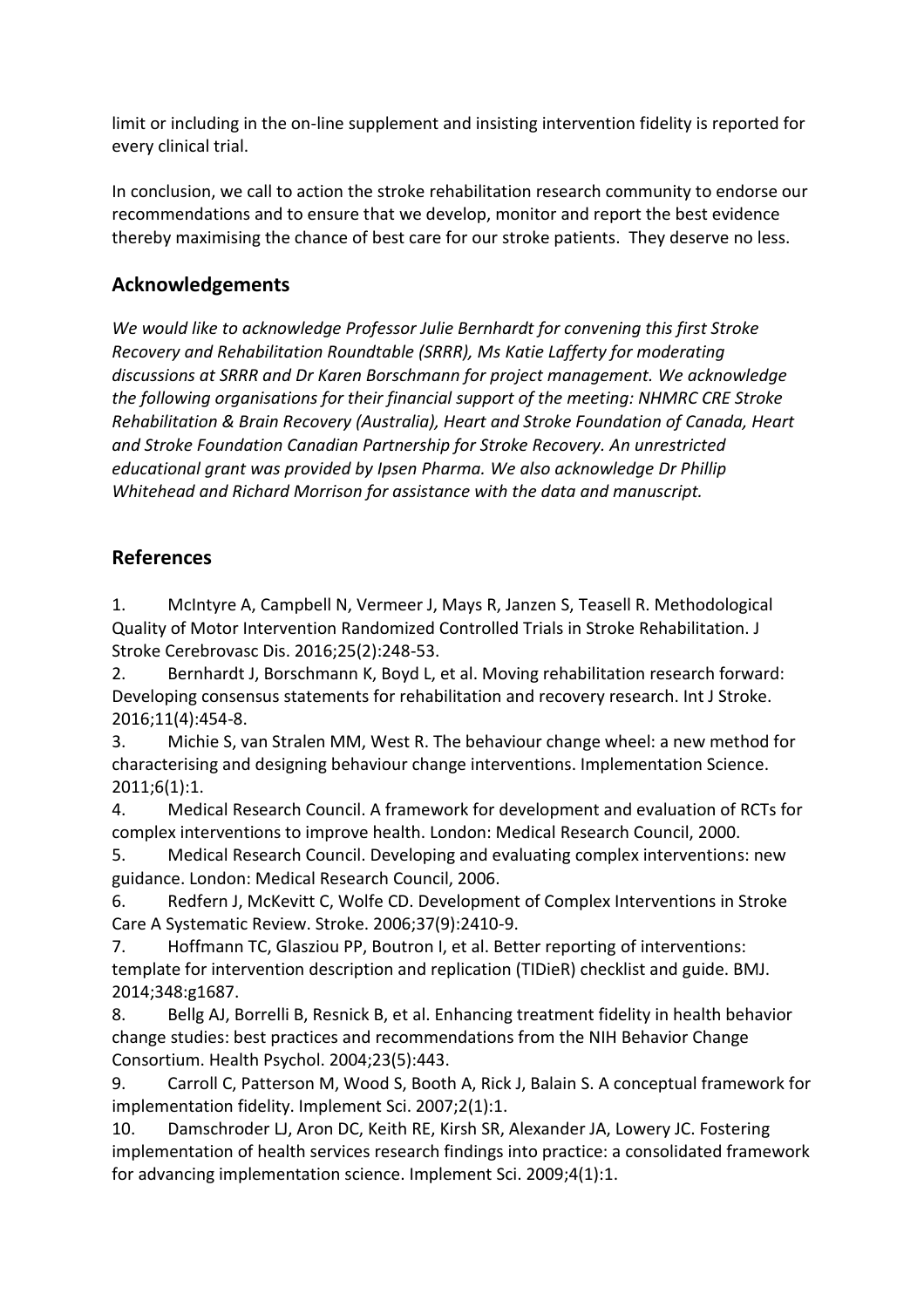11. Gearing RE, El-Bassel N, Ghesquiere A, Baldwin S, Gillies J, Ngeow E. Major ingredients of fidelity: A review and scientific guide to improving quality of intervention research implementation. Clin Psychol Rev. 2011;31(1):79-88.

12. Hildebrand MW, Host HH, Binder EF, et al. Measuring treatment fidelity in a rehabilitation intervention study. Am J Phys Med Rehabil. 2012;91(8):715.

13. Masterson-Algar P, Burton CR, Rycroft-Malone J, Sackley CM, Walker MF. Towards a programme theory for fidelity in the evaluation of complex interventions. J Eval Clin Pract. 2014;20(4):445-52.

14. Poltawski L, Norris M, Dean S. Intervention fidelity: Developing an experience-based model for rehabilitation research. J Rehabil Med. 2014;46(7):609-15.

15. Gitlin LN. Introducing a new intervention: An overview of research phases and common challenges. Am J Occup Ther. 2013;67(2):177-84.

16. Moore GF, Audrey S, Barker M, et al. Process evaluation of complex interventions: Medical Research Council guidance. BMJ. 2015;350:h1258.

17. Hoffmann TC, Erueti C, Glasziou PP. Poor description of non-pharmacological interventions: analysis of consecutive sample of randomised trials. BMJ. 2013;347(f3755).

18. DeJong G, Horn SD, Conroy B, Nichols D, Healton EB. Opening the black box of poststroke rehabilitation: stroke rehabilitation patients, processes, and outcomes. Arch Phys Med Rehabil. 2005;86(12):1-7.

19. Hoffmann TC, Walker MF, Langhorne P, Eames S, Thomas E, Glasziou P. What's in a name? The challenge of describing interventions in systematic reviews: analysis of a random sample of reviews of non-pharmacological stroke interventions. BMJ open. 2015;5(11):e009051.

20. Hachinski V, Donnan GA, Gorelick PB, et al. Stroke: working toward a prioritized world agenda. Int J Stroke. 2010;5(4):238-56.

21. Moher D, Altman DG. Four proposals to help improve the medical research literature. PLoS Med. 2015;12(9):e1001864.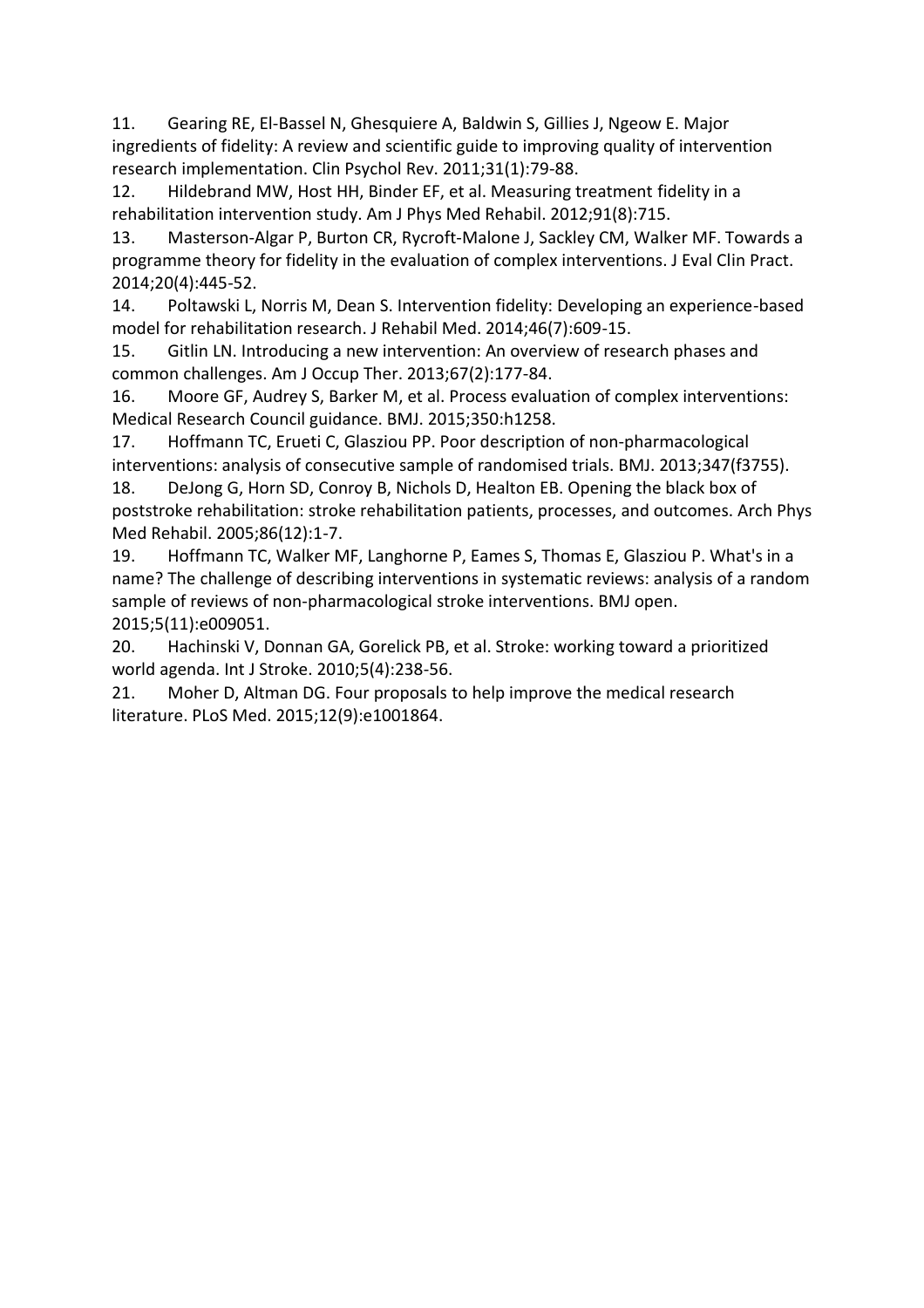

# **Figure 1: Intervention development and monitoring**